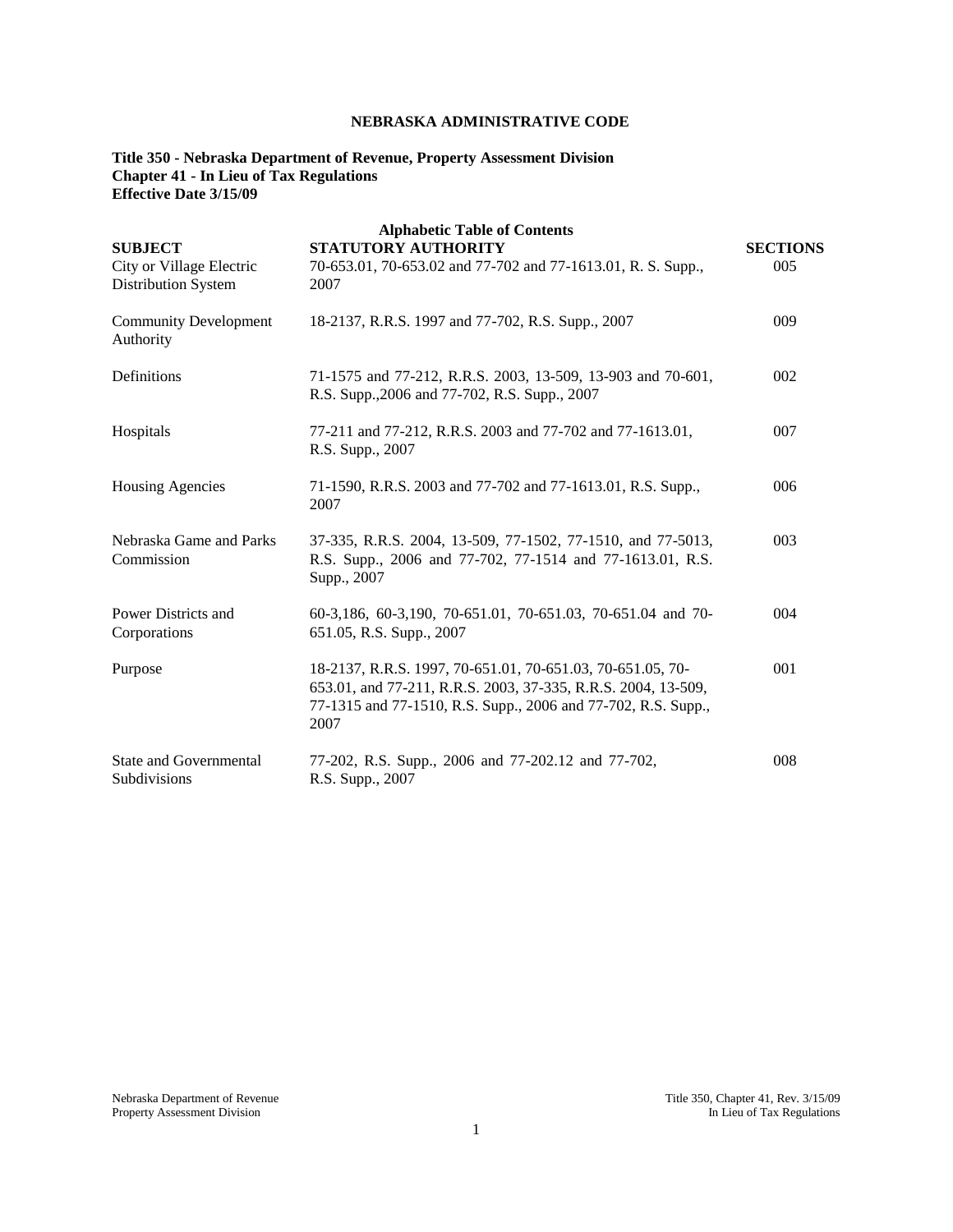| <b>SUBJECT</b><br>Purpose                       | <b>Numeric Table of Contents</b><br><b>STATUTORY AUTHORITY</b><br>18-2137, R.R.S. 1997, 70-651.01, 70-651.03, 70-651.05, 70-<br>653.01, and 77-211, R.R.S. 2003, 37-335, R.R.S. 2004, 13-509,<br>77-1315 and 77-1510, R.S. Supp., 2006 and 77-702, R.S. Supp.,<br>2007 | <b>SECTIONS</b><br>001 |
|-------------------------------------------------|------------------------------------------------------------------------------------------------------------------------------------------------------------------------------------------------------------------------------------------------------------------------|------------------------|
| Definitions                                     | 71-1575 and 77-212, R.R.S. 2003, 13-509, 13-903 and 70-601,<br>R.S. Supp., 2006 and 77-702, R.S. Supp., 2007                                                                                                                                                           | 002                    |
| Nebraska Game and Parks<br>Commission           | 37-335, R.R.S. 2004, 13-509, 77-1502, 77-1510, and 77-5013,<br>R.S. Supp., 2006 and 77-702, 77-1514 and 77-1613.01, R.S.<br>Supp., 2007                                                                                                                                | 003                    |
| Power Districts and<br>Corporations             | 60-3,186, 60-3,190, 70-651.01, 70-651.03, 70-651.04 and 70-<br>651.05, R.S. Supp., 2007                                                                                                                                                                                | 004                    |
| City or Village Electric<br>Distribution System | 70-653.01, 70-653.02 and 77-702 and 77-1613.01, R. S. Supp.,<br>2007                                                                                                                                                                                                   | 005                    |
| <b>Housing Agencies</b>                         | 71-1590, R.R.S. 2003 and 77-702 and 77-1613.01, R.S. Supp.,<br>2007                                                                                                                                                                                                    | 006                    |
| Hospitals                                       | 77-211 and 77-212, R.R.S. 2003 and 77-702 and 77-1613.01,<br>R.S. Supp., 2007                                                                                                                                                                                          | 007                    |
| <b>State and Governmental</b><br>Subdivisions   | 77-202, R.S. Supp., 2006 and 77-202.12 and 77-702,<br>R.S. Supp., 2007                                                                                                                                                                                                 | 008                    |
| <b>Community Development</b><br>Authority       | 18-2137, R.R.S. 1997 and 77-702, R.S. Supp., 2007                                                                                                                                                                                                                      | 009                    |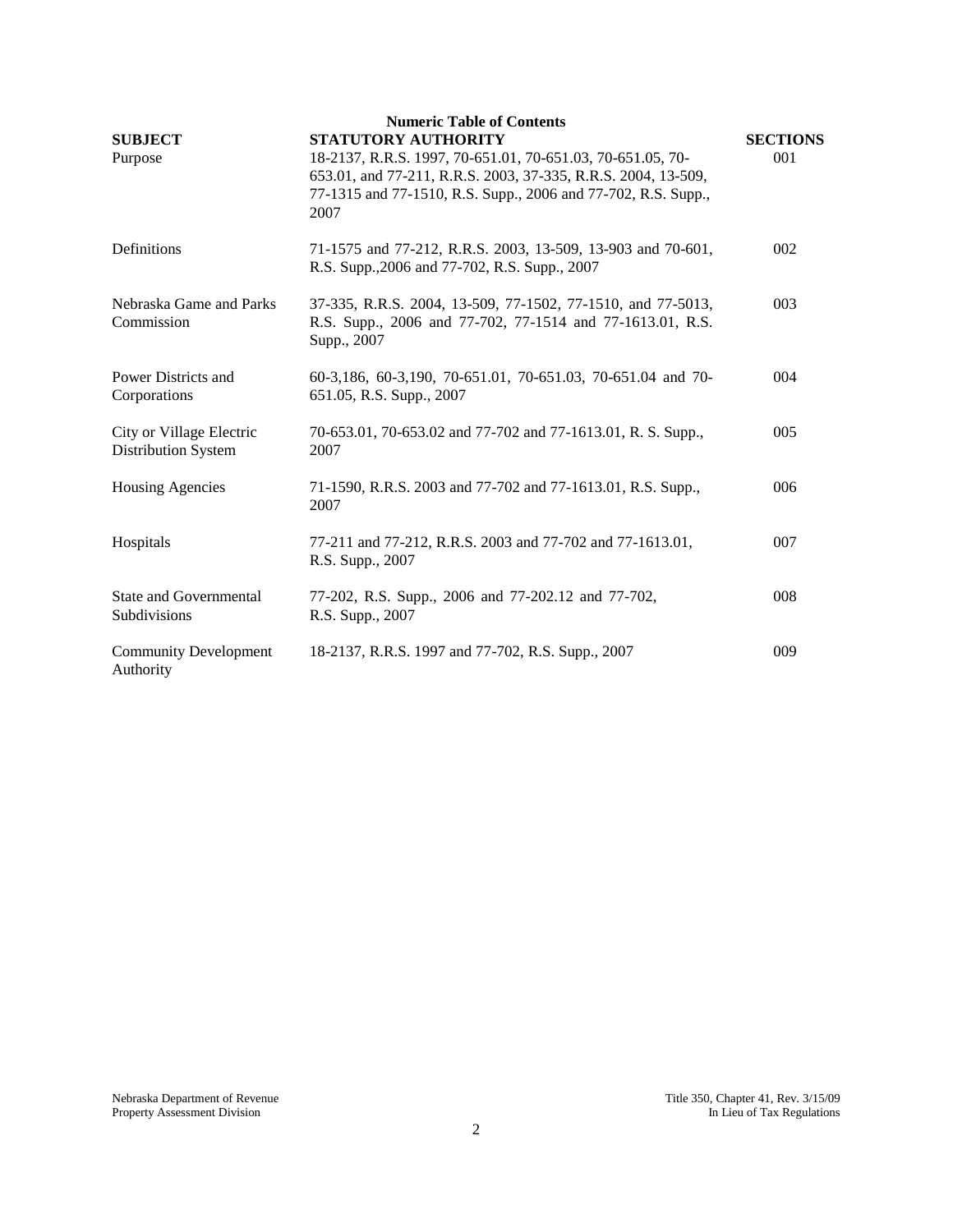### **Title 350 - Nebraska Department of Revenue, Property Assessment Division Chapter 41 - In Lieu of Tax Regulations**

#### REG-41-001 PURPOSE

001.01 These regulations govern the in lieu of tax payments on real property by certain state agencies, political subdivisions and public corporations as authorized by the Constitution and the laws of the State of Nebraska.

(Neb. Rev. Stat. Section 18-2137, R.R.S. 1997, Neb. Rev. Stat. Sections 70-651.01, 70-651.03, 70-651.05, 70- 653.01 and 77-211, R.R.S. 2003, Neb. Rev. Stat. Section 37-335, R.R.S. 2004, Neb. Rev. Stat. Sections 13-509, 77-1315 and 77-1510, R.S. Supp., 2006 and Neb Rev. Stat. Section 77-702, R.S. Supp., 2007.)

## REG-41-002 DEFINITIONS

002.01 In lieu of tax shall mean a payment received as substitute for a property tax.

002.02 Political subdivision shall include villages, cities of all classes, counties, school districts, public power districts, any airport authority created by any county, city, or village pursuant to law, or any joint airport authority, and all other units of local government, including entities created by local public agencies pursuant to the Interlocal Cooperation Act. The definition of political subdivision is contained in Neb. Rev. Stat. Section 13-509.

002.03 Housing agency shall mean a body corporate and politic for the purpose of making provisions for the preservation of the public health, safety, morals, and welfare by facilitating sanitary housing conditions.

002.04 Body corporate and politic shall mean a public corporation governed by certain laws for the common good.

002.05 Public power district shall mean a public corporation organized under or subject to Chapter 70, article 6, and engaged in the generation, transmission, or distribution of electric power and energy and which has the power to issue indebtedness.

002.06 Supportive medical services shall mean nursing, surgical, anesthesia, laboratory, diagnostic radiology, pharmacy, dietary, X-ray, rehabilitation and psychiatric services.

(Neb. Rev. Stat. Sections 71-1575 and 77-212, R.R.S. 2003, Neb. Rev. Stat. Sections 13-509, 13-903, and 70- 601, R.S. Supp., 2006 and Neb Rev. Stat. Section 77-702, R.S. Supp., 2007.)

### REG-41-003 NEBRASKA GAME AND PARKS COMMISSION

003.01 The Game and Parks Commission shall annually make in lieu of tax payments for land acquired for wildlife management purposes. The payments shall be the same as what the real property taxes would have been if the land was privately owned. The Commission shall make the payments to the county treasurer of the county where the land is located. In lieu of tax payments by the Commission shall be exempt from penalty or interest for late payments.

003.02 The county treasurer shall distribute the in lieu of tax payments to the political subdivisions of the tax district in which the land has situs. The distribution shall be in the same manner as other real property taxes collected within the tax district.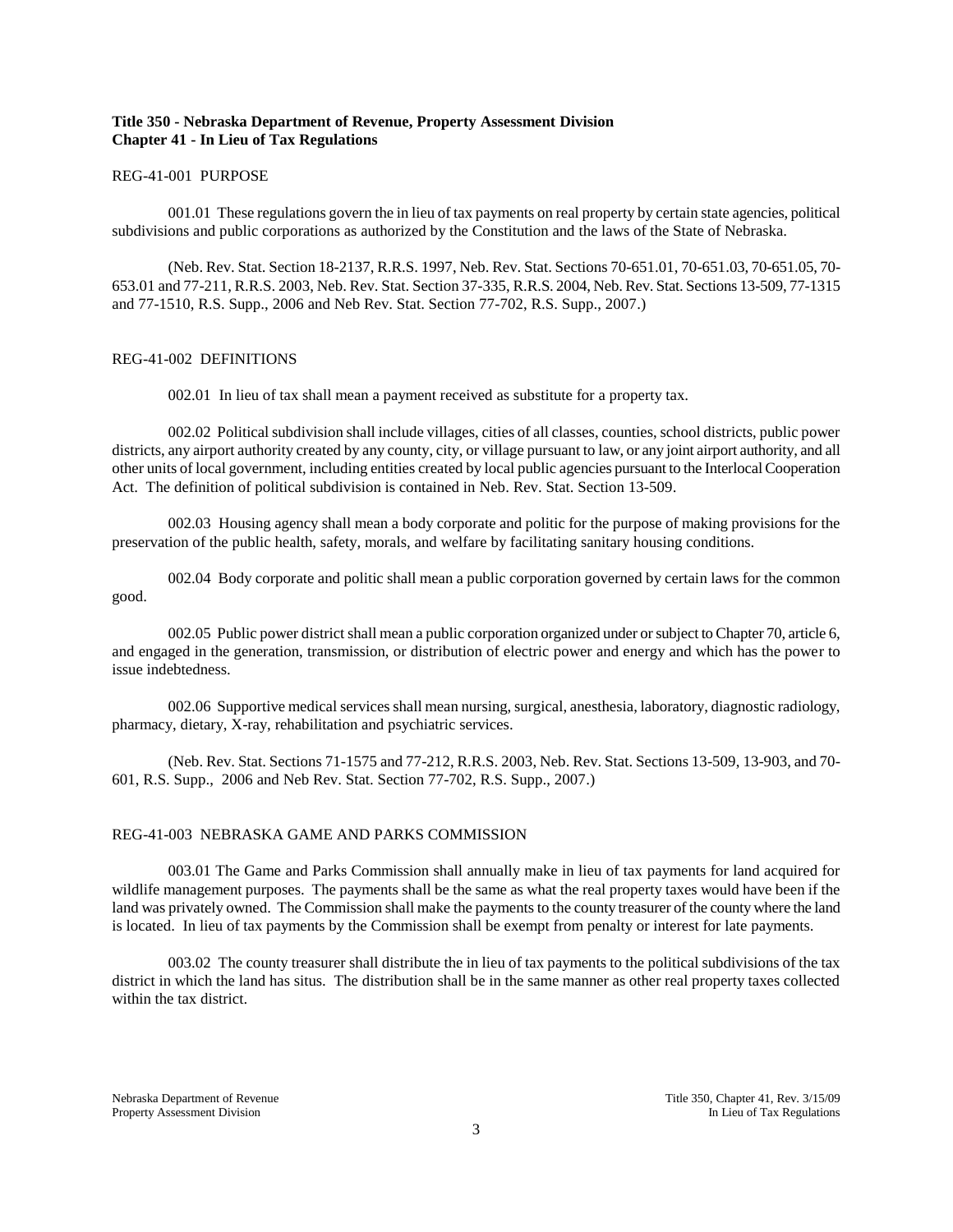003.03 The land shall be valued annually by the assessor based upon the use of the land at the time of acquisition by the Game and Parks Commission. Use at the time of acquisition shall mean, for example the classification of the land pursuant to the Agricultural Land and Horticultural Land Assessment Regulations, Chapter 14, such as irrigated land, dryland, grassland and/or wasteland. The assessor shall determine the use at the time of acquisition. The assessor shall value the land in a manner that equalizes the land with other land under that use as of January 1. Such valuation shall apply only to land and shall not apply to any improvements.

003.04 On or before June 1 and in a manner similar to other notices, the assessor shall send notice to the Game and Parks Commission for each parcel of wildlife management land which has been assessed at a value different than in the previous year.

003.05 The Game and Parks Commission may protest the assessed valuation of the land to the county board of equalization, in the same manner as other real property is protested pursuant to Neb. Rev. Stat. Section 77-1502. The county board shall afford the Commission the same due process as is given other property valuation protests.

003.06 The Game and Parks Commission may appeal the action of the county board of equalization to the Tax Equalization and Review Commission pursuant to Neb. Rev. Stat. Section 77-5013.

003.07 The valuation attributed to wildlife management land shall not be included in the certification of valuation to the political subdivisions for levying purposes pursuant to Neb. Rev. Stat. Section 13-509. The assessor shall report all information concerning the in lieu of tax as required by the Property Tax Administrator on the Abstract of Assessment and the Certificate of Taxes Levied Report.

(Neb. Rev. Stat. Section 37-335, R.R.S. 2004, Neb. Rev. Stat. Sections 13-509, 77-1502, 77-1510, and 77- 5013, R.S. Supp., 2006 and Neb. Rev. Stat. Section 77-702, 77-1514 and 77-1613.01, R.S. Supp., 2007.)

### REG-41-004 POWER DISTRICTS AND CORPORATIONS

004.01 Every public power district and irrigation district that was organized to provide electricity and paid in lieu of tax in 1957 shall continue to pay annually that same amount of property taxes assessed against said property in 1957 so long as it owns said property.

004.02 The county treasurer receiving the 1957 in lieu of tax shall distribute the payment to the political subdivisions and the state based upon the 1957 distribution.

004.03 Any public power district or irrigation district that sells electricity at retail within an incorporated city or village shall by April 1 of each year, make an in lieu of tax payment to the county treasurer of the county in which the city or village is located. The in lieu of tax payment shall be five percent (5%) of the gross retail sales collected from within the city or village, for the previous calendar year less the amount of the 1957 in lieu of tax that was allocated to the city or village.

004.04 The county treasurer receiving the five (5%) percent gross in lieu of tax shall distribute the payment to the city or village from which the retail revenues were collected, the school district located in that city or village and to the county. The distribution shall be based upon the proportionate share the individual levies in the preceding year bore to the total of such levies.

004.05 Public power and irrigation districts are subject to the motor vehicle taxes and fees imposed under Neb. Rev. Stat. Sections 60-3,186 and 60-3,190.

004.06 Property of public power districts and irrigation districts that is leased to a private party for purposes other than a public purpose as defined in Regulation Property Owned by the State and Governmental Subdivisions, shall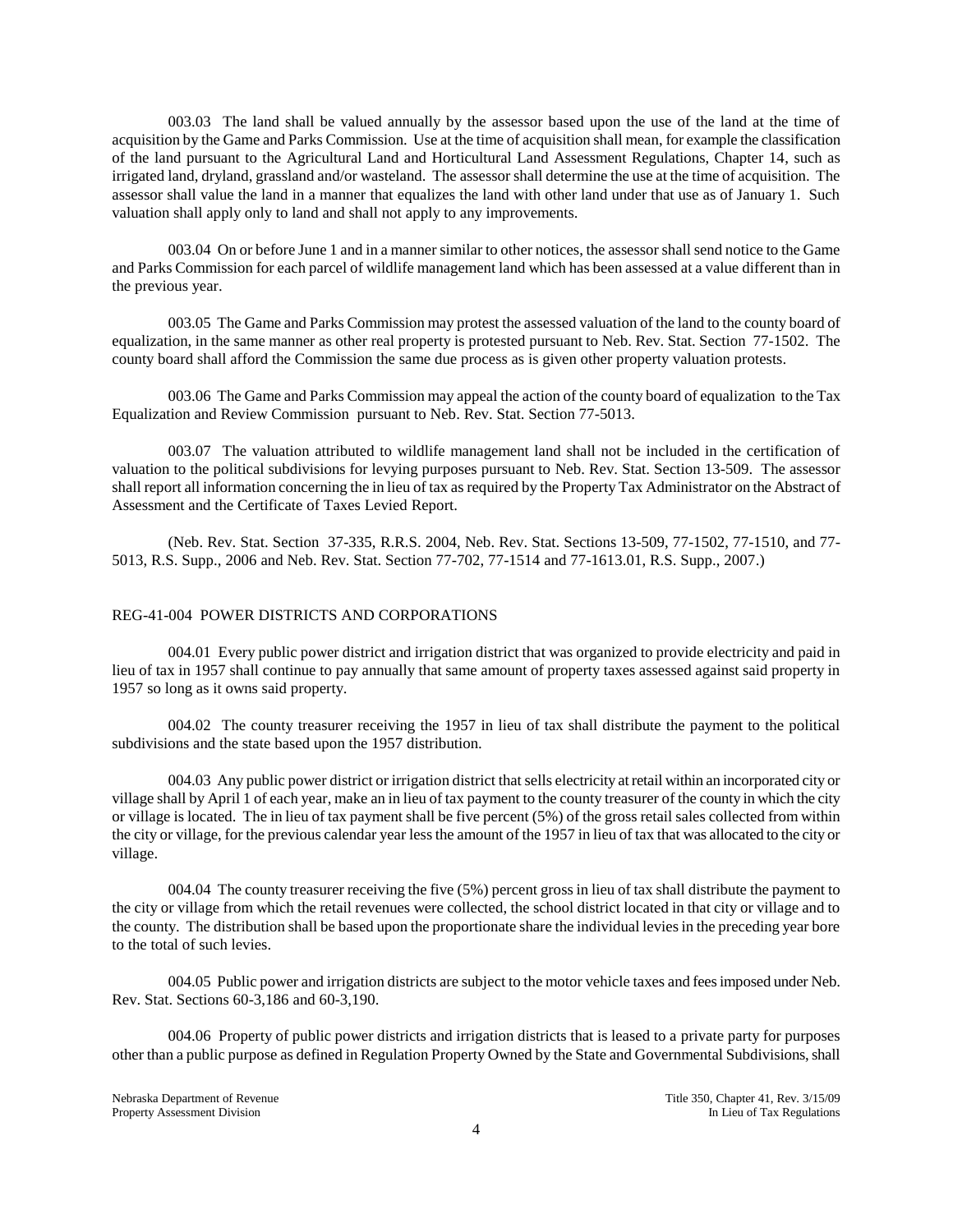be subject to taxation as if the property was owned by the lessee. See Property Owned by the State and Governmental Subdivisions Regulation, Chapter 15.

004.07 The assessor shall obtain information concerning the in lieu of taxes from the county treasurer and report such information as required by the Property Tax Administrator on the Certificate of Taxes Levied Report.

(Neb. Rev. Stat. Sections 60-3,186, 60-3,190, 70-651.01, 70-651.03, 70-651.04 and 70-651.05, R.R.S. 2003, 77-702 and 77-1613.01, R.S. Supp., 2007.)

#### REG-41-005 CITY OR VILLAGE ELECTRIC DISTRIBUTION SYSTEM

005.01 Any city or village that has purchased or acquired an electric distribution system prior to June 10, 1947, from a public power district or irrigation district for use within the city or village may pay an in lieu of tax.

005.02 Should the city or village desire to pay an in lieu of tax, the payment shall equal the sum of the last in lieu of tax paid by the public power district or irrigation district from whom the distribution system was purchased.

005.03 The county treasurer to whom an in lieu of tax payment is made by a city or village pursuant to this regulation, shall distribute said payment to the state, county, city, village or school district in the same amounts as were last distributed when the system was owned by the public power district or irrigation district.

005.04 The assessor shall obtain information concerning the in lieu of taxes from the county treasurer and report such information as required by the Property Tax Administrator on the Certificate of Taxes Levied Report.

(Neb. Rev. Stat. Sections 70-653.01 and 70-653.02, R.R.S. 2003 and Neb. Rev. Stat. Sections 77-702 and 77- 1613.01, R.S. Supp., 2007.)

### REG-41-006 HOUSING AGENCIES

006.01 Housing agencies may pay an in lieu of tax to cover the costs of services provided by various political subdivisions. The in lieu of tax payment shall never exceed the cost of the services, improvements or facilities furnished by the political subdivisions.

006.02 The in lieu of tax payment shall be made to the county treasurer of the county where the agency is located. The distribution by the county treasurer shall be based upon what each subdivision's levy is to the total of all the levies of the subdivisions that could have levied against the property.

006.03 The assessor shall obtain information concerning in lieu of taxes from the county treasurer and report such information as required by the Property Tax Administrator on the Certificate of Taxes Levied Report.

(Neb. Rev. Stat. Section 71-1590, R.R.S. 2003 and Neb. Rev. Stat. Sections 77-702 and 77-1613.01 R. S. Supp., 2007.)

#### REG-41-007 HOSPITALS

007.01 Any hospital which provides buildings or office space to anyone engaged in private business shall collect from the tenant sufficient rent to pay an in lieu of tax. Such hospital shall make the in lieu of tax payment to the county treasurer for distribution to the political subdivisions.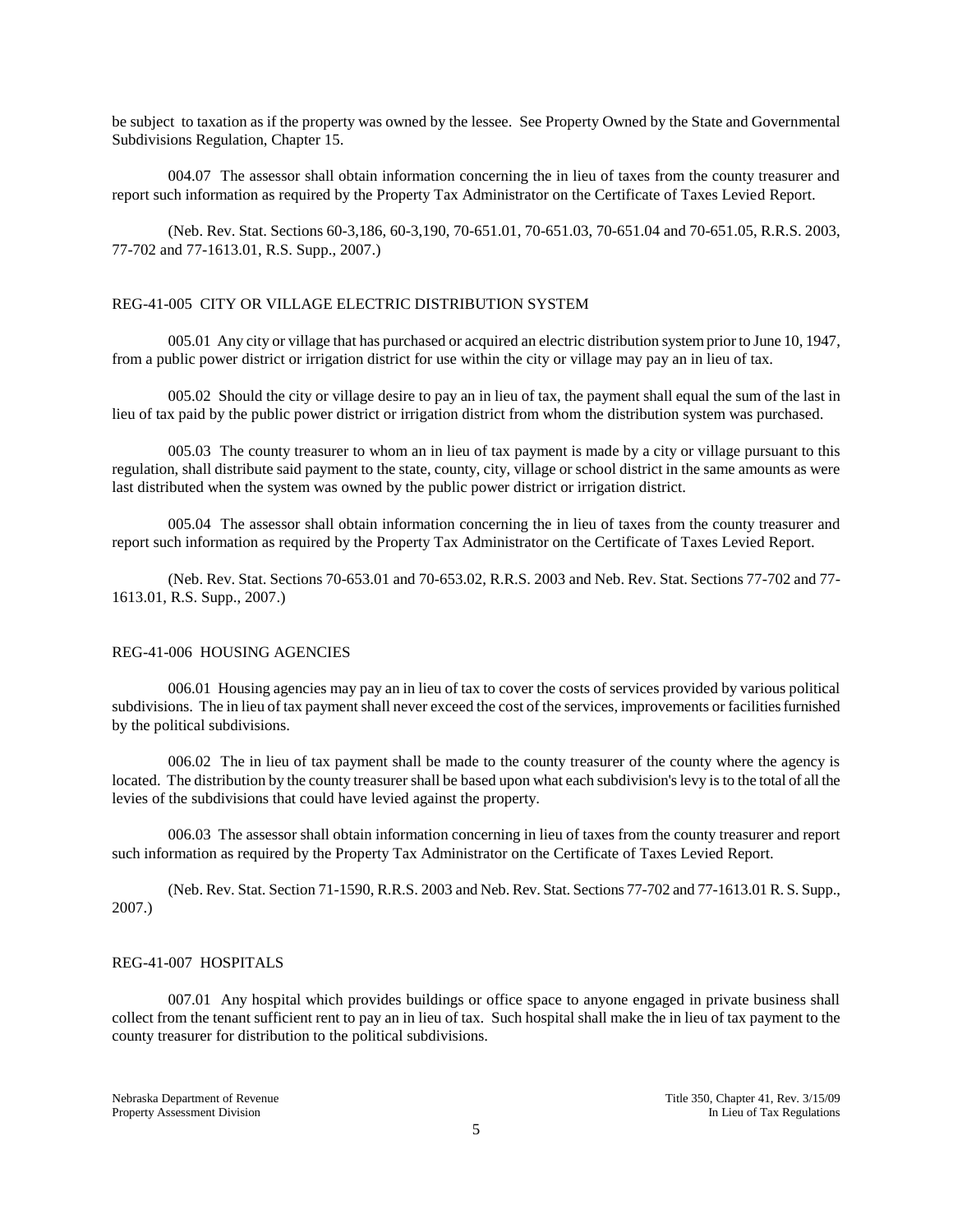007.02 The county treasurer shall allocate the in lieu of tax payment to each political subdivision that could have levied upon the property had it not been exempt from property taxes. Each political subdivision shall receive a portion of the payment based upon its levy compared to the combined levy of all the subdivisions that could have levied against the property.

007.03 Space provided for supportive medical services to hospital patients shall be exempt from the in lieu of tax.

007.04 The assessor shall obtain information concerning the in lieu of taxes from the county treasurer and report such information as required by the Property Tax Administrator on the Certificate of Taxes Levied Report.

(Neb. Rev. Stat. Sections 77-211 and 77-212, R.R.S. 2003 and Neb. Rev. Stat. Sections 77-702 and 77-1613.01, R.S. Supp., 2007.)

#### REG-41-008 STATE AND GOVERNMENTAL SUBDIVISIONS

008.01 Unleased property of the state and governmental subdivisions that is not being used or being developed for a public purpose may be subject to an in lieu of tax. See Property Owned by the State and Governmental Subdivisions Regulations, Chapter 15.

008.02 The in lieu of tax payment shall be paid to state agencies and governmental subdivisions providing public safety, rescue and emergency services, and road or street construction or maintenance services to the property.

008.02A Any property of the state or a governmental subdivision as described in REG-41-008.01 will be subject to the in lieu of tax even though all the services to the property are provided by the owner.

008.03 The in lieu of tax shall be based upon a proportionate share of each state agency's or governmental subdivision's cost for providing the services as outlined in REG-41-008.02. A governing body after a hearing and a majority vote, may adopt a general policy by ordinance or resolution for determining the amount of in lieu of tax. Such ordinance shall still result in an equitable contribution for the cost of providing the services to the property.

008.04 The state agency or governmental subdivision that owns a property that is subject to an in lieu of tax, shall negotiate written agreements with the state agencies or governmental subdivisions that are providing public safety, rescue and emergency services, and road or street construction or maintenance services, as to the amount of in lieu of tax payable to each. Such in lieu of tax payments shall be considered as revenue for budget purposes.

008.05 If a written agreement is not obtained on a property, with all entities involved, the property will be subject to assessment by the assessor for property taxes.

008.06 All in lieu of tax agreements shall be filed with the assessor on or before February 15.

(Neb. Rev. Stat. Section 77-202, R.S. Supp., 2006 and Neb. Rev. Stat. Sections 77-202.12 and 77-702, R.S. Supp., 2007.)

#### REG-41-009 COMMUNITY DEVELOPMENT AUTHORITY

009.01 Whenever a Community Development Authority purchases or acquires real property pursuant to Neb. Rev. Stat. Sections 18-2101 to 18-2144, it shall annually, so long as it owns such property, pay in lieu of